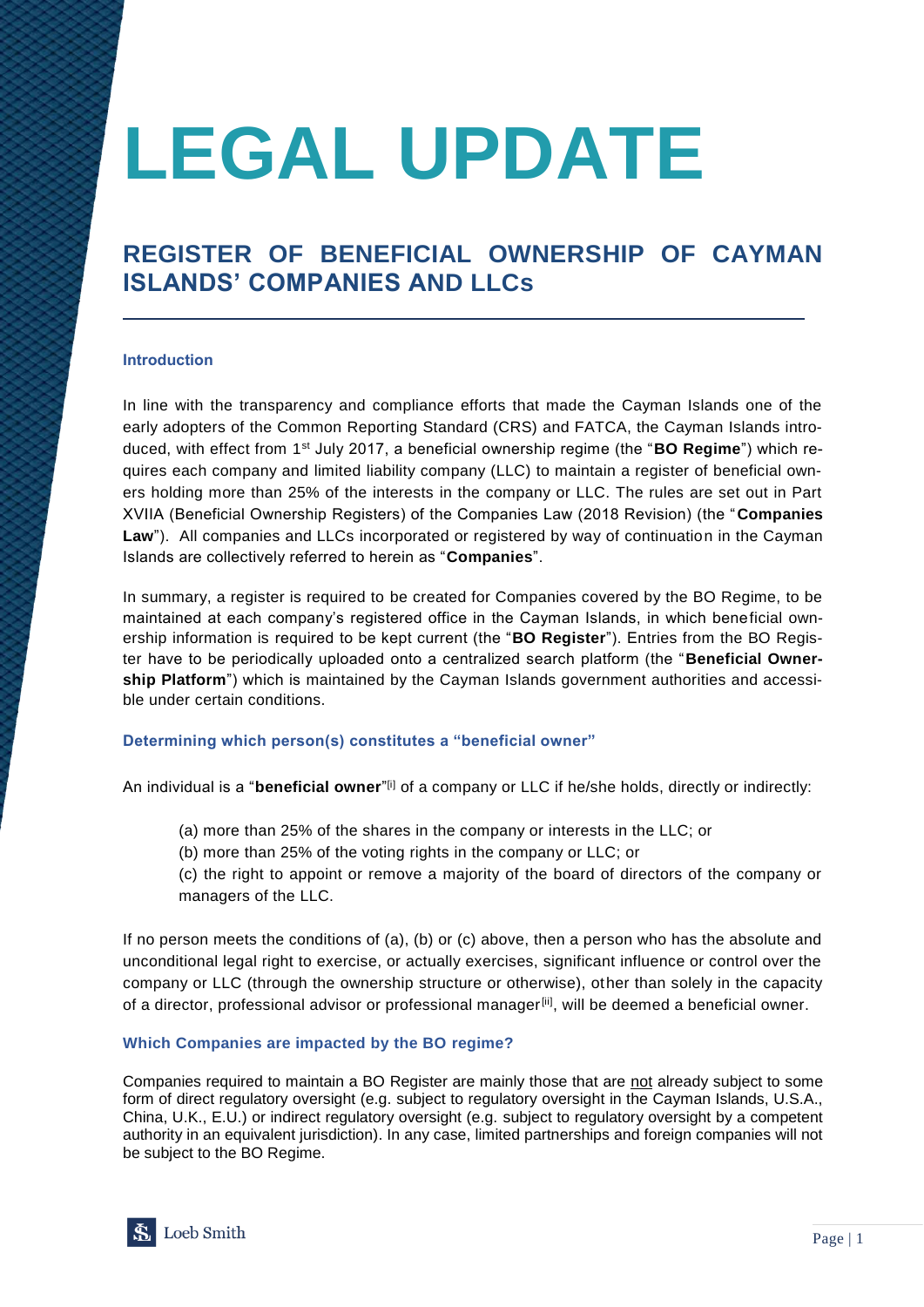#### **Investment Funds and Investment Fund Managers**

Effectively Companies which are structured as Cayman Islands investment funds, whether hedge funds or private equity funds, and general partners of private equity funds, real estate funds, or other investment funds, will not have to maintain a BO Register provided they fall within one of several exemptions contained in the Companies Law (e.g. the investment fund (i) is listed on a recognized stock exchange or (ii) has appointed a fund administrator that is licensed and regulated either in the Cayman Islands or in an equivalent legislation jurisdiction, or (iii) appointed an investment manager that is licensed, registered and regulated either in the Cayman Islands or in an equivalent legislation jurisdiction, or (iv) appointed a sponsor that is licensed and regulated either in the Cayman Islands or in an equivalent legislation jurisdiction.

However Companies which are exempted are nonetheless required to file details outlining the basis for their exemption from the requirement to file details of beneficial owners.

#### **Obligation on each Cayman company**:

- 1. keep its beneficial ownership register at the company's registered office;
- 2. take reasonable steps to identify any individual who is a beneficial owner of the company;
- 3. take reasonable steps to identify all *relevant legal entities* that exist in relation to the company.

A "**relevant legal entity**" is a legal entity that (a) is incorporated, formed or registered (including by way of continuation or as a foreign company) in the Cayman Islands; and (b) would be a beneficial owner of the company if it were an individual<sup>[iii]</sup>.

#### **Duty of beneficial owners and relevant legal entities to supply information**

Where a "registrable person" (i.e. any beneficial owner and any relevant legal entity) knows that he or she is a beneficial owner of a Cayman company or a relevant legal entity and (i) has no reason to believe that the person's required particulars are stated in the company's beneficial ownership register, and (ii) the registrable person has not received a notice from the company in respect of its beneficial ownership obligations, the person shall:

- (i) notify the company of the person's status as a registrable person in relation to the company;
- (ii) state the date, to the best of the person's knowledge, on which the person acquired that status; and
- (iii) give the company the required particulars.

#### **Penalties and fines for failing to Comply**

A company or LLC that knowingly and wilfully contravenes its obligations with respect to the BO Register will be liable:

- (i) in the case of a first offence, to a fine of CI \$25,000 (circa US \$30,500); or
- (ii) in the case of a second or subsequent offence, to a fine of CI \$100,000 (circa US \$122,000); and
- (iii) Where a company is convicted of a third offence, the Cayman court may order that the company be struck off the register by the Registrar of Companies.

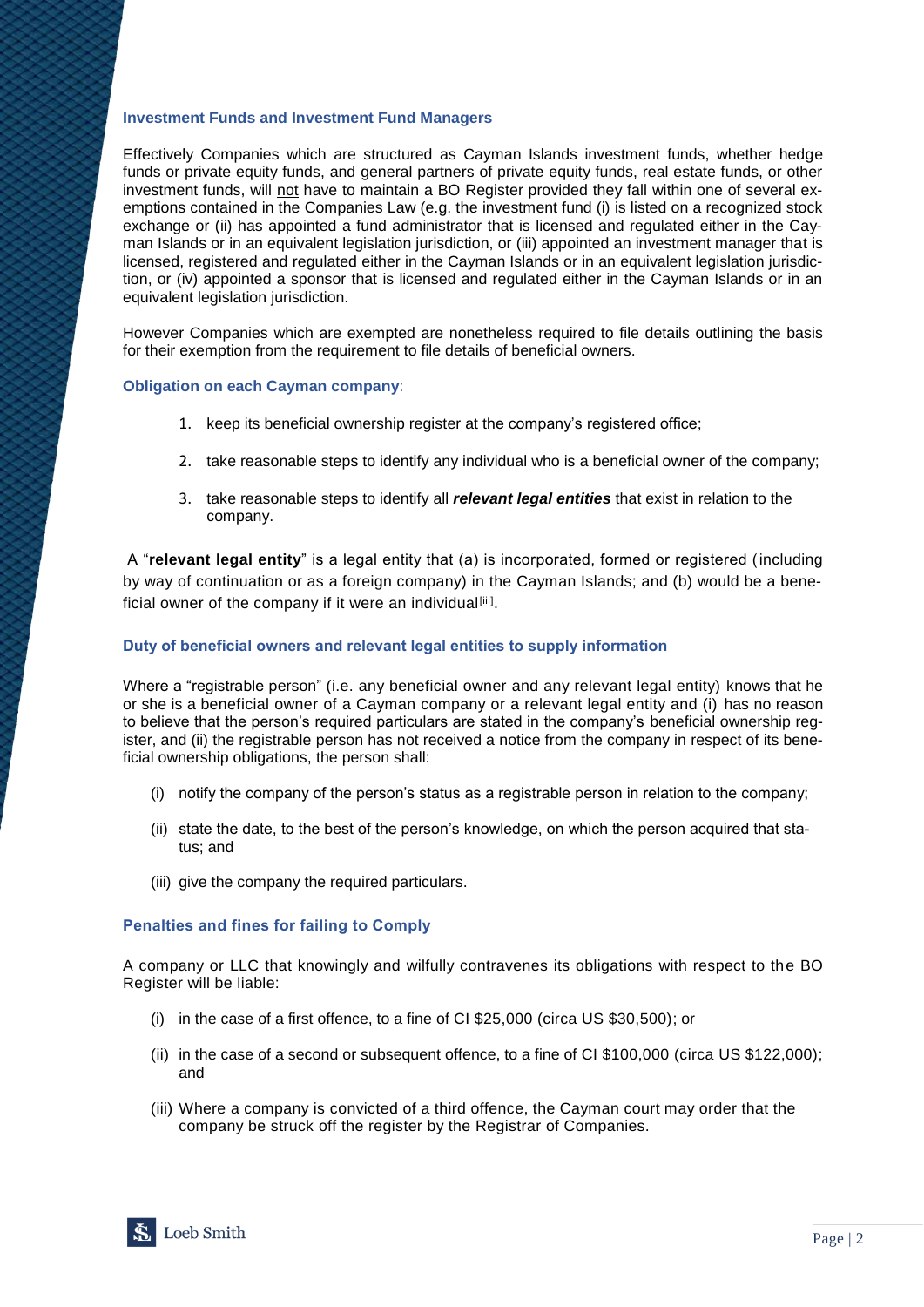Directors and officers may be guilty of the same offence and liable to the same penalty if noncompliance happens with their consent or connivance, or is attributable to their wilful default.

Sanctions also apply to "registrable persons" that knowingly and wilfully fail to comply with the notice received from the company or LLC, or that knowingly and wilfully make a statement that they know to be false in a material particular, or recklessly make a statement that is false in a material particular. In this case, the sanctions are:

- (i) on conviction on indictment:
	- (a) in the case of a first offence, to a fine of CI \$25,000 (circa US \$30,500); or
	- (b) in the case of a second or subsequent offence, to a fine of CI \$50,000 (circa US \$74,500) or to imprisonment for a term of two years, or to both;
- (ii) on summary conviction, imprisonment for twelve months or a fine of CI\$5,000 (circa US \$6,100), or both.

# **Dealing with Non-Cooperative Shareholders**

If the company or LLC does not receive the information from the registrable persons within a month of requesting them, a **restrictions notice**<sup>1</sup> may be issued to the registrable persons whose particulars are missing, with a copy to the competent authority<sup>2</sup>. If the company or LLC has sent a restrictions notice<sup>3</sup>, then until it is withdrawn:

- (i) any transfer or agreement to transfer the interest held by the person having received the restrictions notice, or to transfer a right to be issued with any shares, or a right to receive payment of any sums due from the company, is void (other than in a liquidation);
- (ii) no rights are exercisable in respect of the interest (including the right to vote or appoint a proxy), no shares may be issued and, except in a liquidation, no payments may be made of sums due from the company, whether in respect of capital or otherwise; and
- (iii) the BO Register will state ""*restrictions notice issued"* and the date of issue of the notice<sup>4</sup> .

Restrictions may be withdrawn by the company or LLC, if the company or LLC is satisfied with information and/or explanations received, or if the rights of a third party are being unfairly affected by the restrictions notice<sup>5</sup>. The restrictions may also be removed by the Court upon application by an interested party. Finally, a company or LLC may apply to the Court that interests subject to restrictions be sold, with the proceeds to be paid into the Court for the benefit of the beneficial owners<sup>6</sup>.

#### **Confidentiality and Access to Information**

Information regarding beneficial owners is protected under the Confidential Information Disclosure Law, 2016<sup>7</sup> . The **Beneficial Ownership Platform** is accessible, however, by the Cayman Islands Government Minister with responsibility for Financial Services<sup>8</sup> upon formal request by the Financial Intelligence Unit, the Financial Reporting Authority, the Cayman Islands Monetary